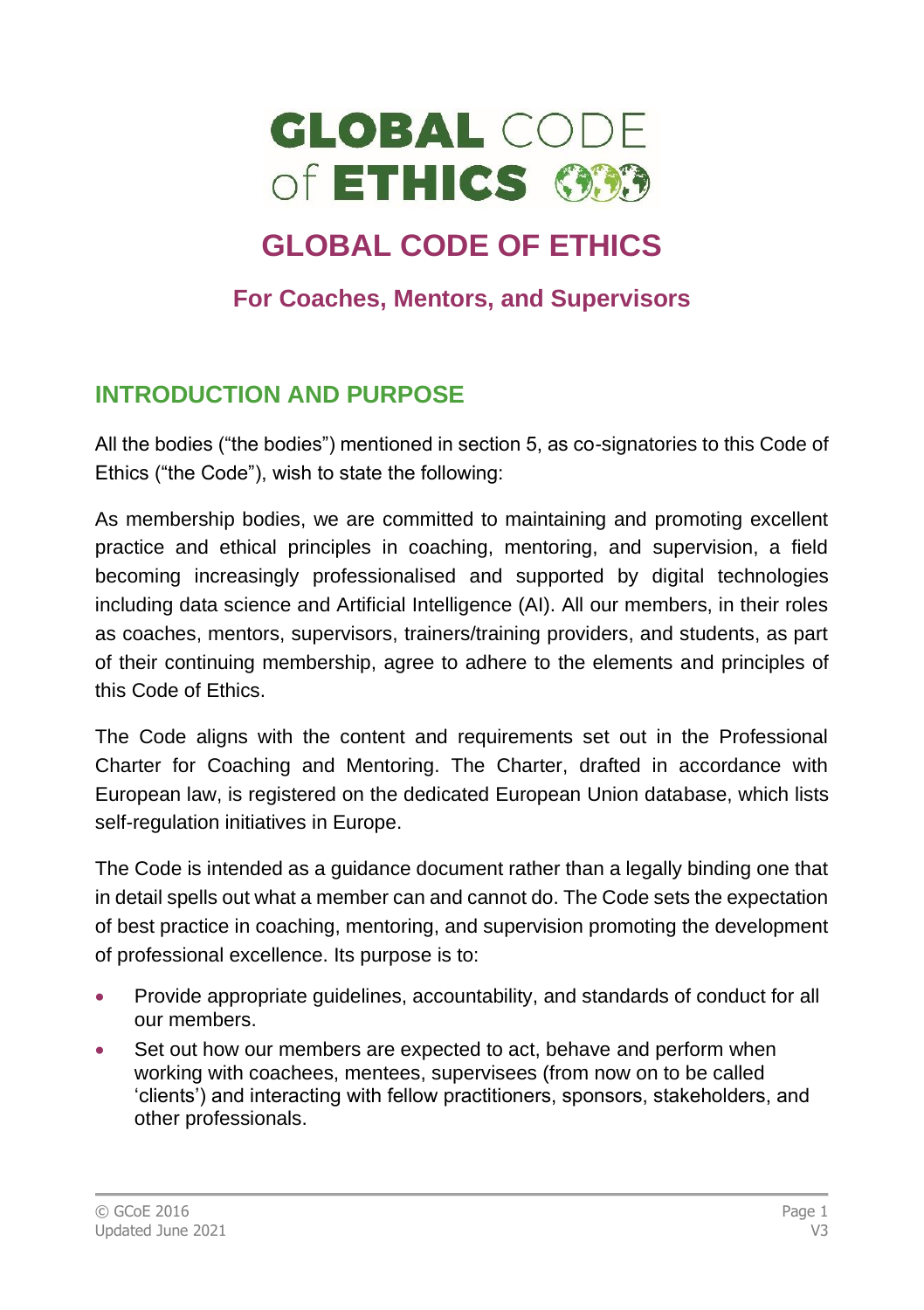- In conjunction with our respective bodies' professional competences, quide our members' developmentand growth in the profession.
- Serve as a quide for individuals who do not identify themselves as a professional coach, mentor or supervisor, but apply coaching, mentoring, or supervision skills in their work.
- Be used as a basis of any complaints or disciplinary hearings and actions within the respective bodies' complaints procedures.

# **THE CODE OF ETHICS**

The Code is arranged into five sections and covers the bodies' general expectations of professional behaviour and conduct as well as the list of all the membership bodies that have signed up to this Code of Ethics:

- **1. Terminology**
- **2. Working with Clients**
- **3. Professional Conduct**
- **4. Excellent Practice**
- **5. Signatories to the Global Code of Ethics**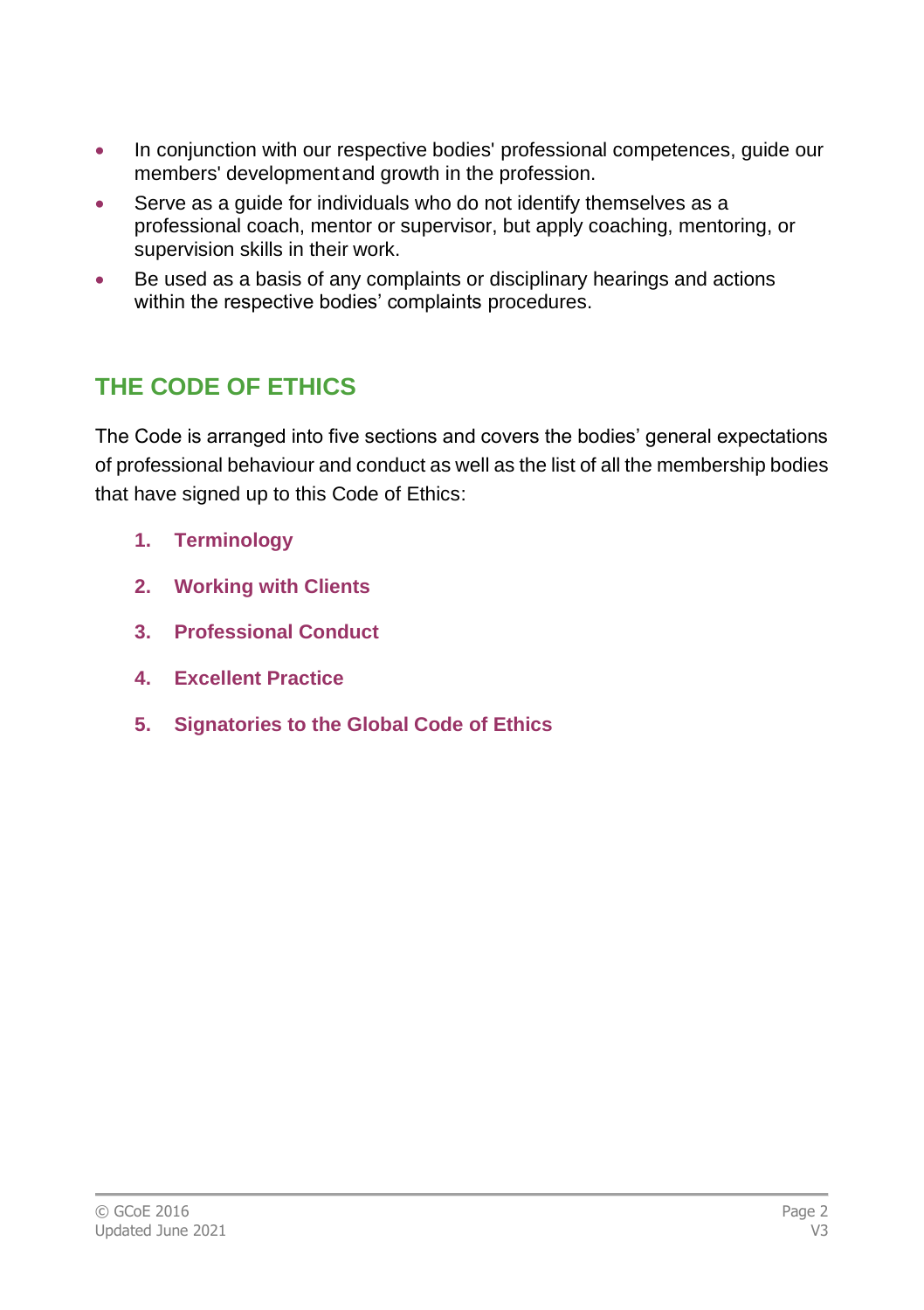#### **1. Terminology**

- a) For reasons of brevity this Code where appropriate refers to:
	- Coachees, mentees, supervisees, and students as "clients"
	- Coaches, mentors, supervisors, and trainers/training providers as "practicing members" or "members".
	- Coaching, mentoring, and supervision work as "professional work."
	- Coaching, mentoring, and supervision as "profession".
- b) The signatories to this Code acknowledge that the terms "profession" and "professional" are being used for activities that are not under statutory regulation but are being increasingly professionalised and self-regulated.
- c) The signatories to this Code acknowledge that the titles "coach", "mentor" and "supervisor" are not protected and may be used by anyone in the field of practice, member or not member of a professional body.
- d) Each signatory will define exactly which of its members and other stakeholders are expected to abide by this Code (who are hereafter collectively referred to as the "members").
- e) For a proper understanding of this Code, members should be aware of their own professional body's definitions and terminology for the precise use of keywords e.g., coach, coaching, client, member, mentor, mentoring, sponsor, supervisor, supervision, training, and technology.

## **2. Working with Clients**

#### **Context**

2.1 When professionally working with clients in any capacity members will conduct themselves in accordance with this Code, committed to delivering the level of service that may reasonably be expected of a practising member.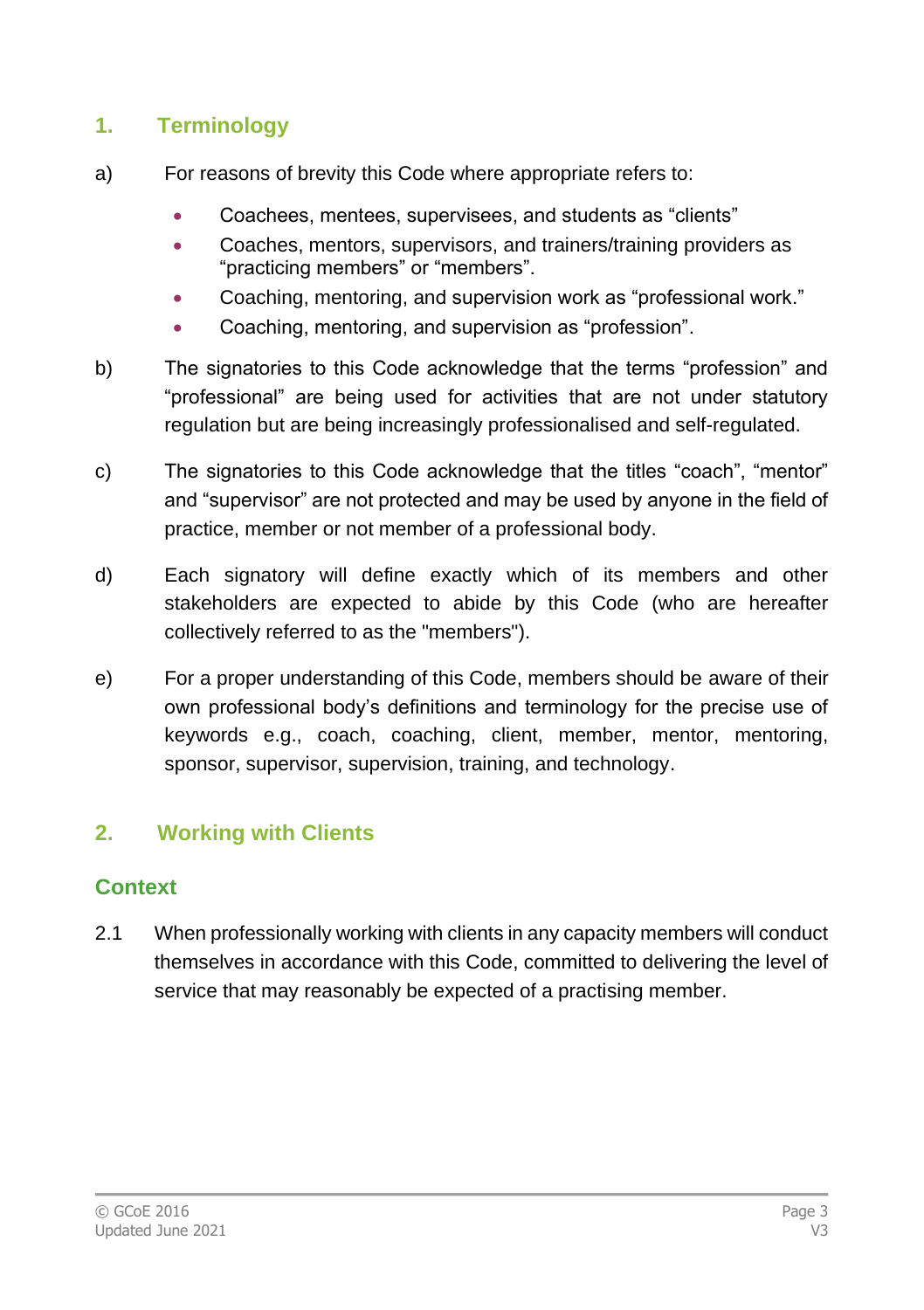## **Contracting**

- 2.2 Before they start working with a client, members will make this Code available and explain and make explicit, their commitment to abide by this Code. Members will also make their clients and sponsors aware of their respective bodies' complaints procedures.
- 2.3 Before starting work with a client, members will explain and strive to ensure that the client and sponsor know and fully understand, the nature, terms, and conditions of the coaching, mentoring, or supervision contract, including financial, logistical, and confidentiality arrangements.
- 2.4 Members will use their professional knowledge and experience to understand their clients' and sponsors' expectations and reach an agreement on how they plan to meet them. Members will also try to take into account the needs and expectations of other relevant parties.
- 2.5 Members will be open and transparent about the methods they use and willing to share information with clients and sponsors about the processes and standards involved.
- 2.6 Members will ensure that the duration of the contract is appropriate to achieve the client's and sponsor's goals and will actively work to promote the client's independence, self-reliance and sense of empowerment.
- 2.7 Members will ensure that the setting in which any coaching, mentoring, supervision, or training takes place offers optimal conditions for learning and reflection and therefore a higher likelihood of achieving the goals set in the contract.
- 2.8 Members should be guided by their client's interests and at the same time raise awareness and responsibility to safeguard that these interests do not harm those of sponsors, stakeholders, wider society, or the natural environment.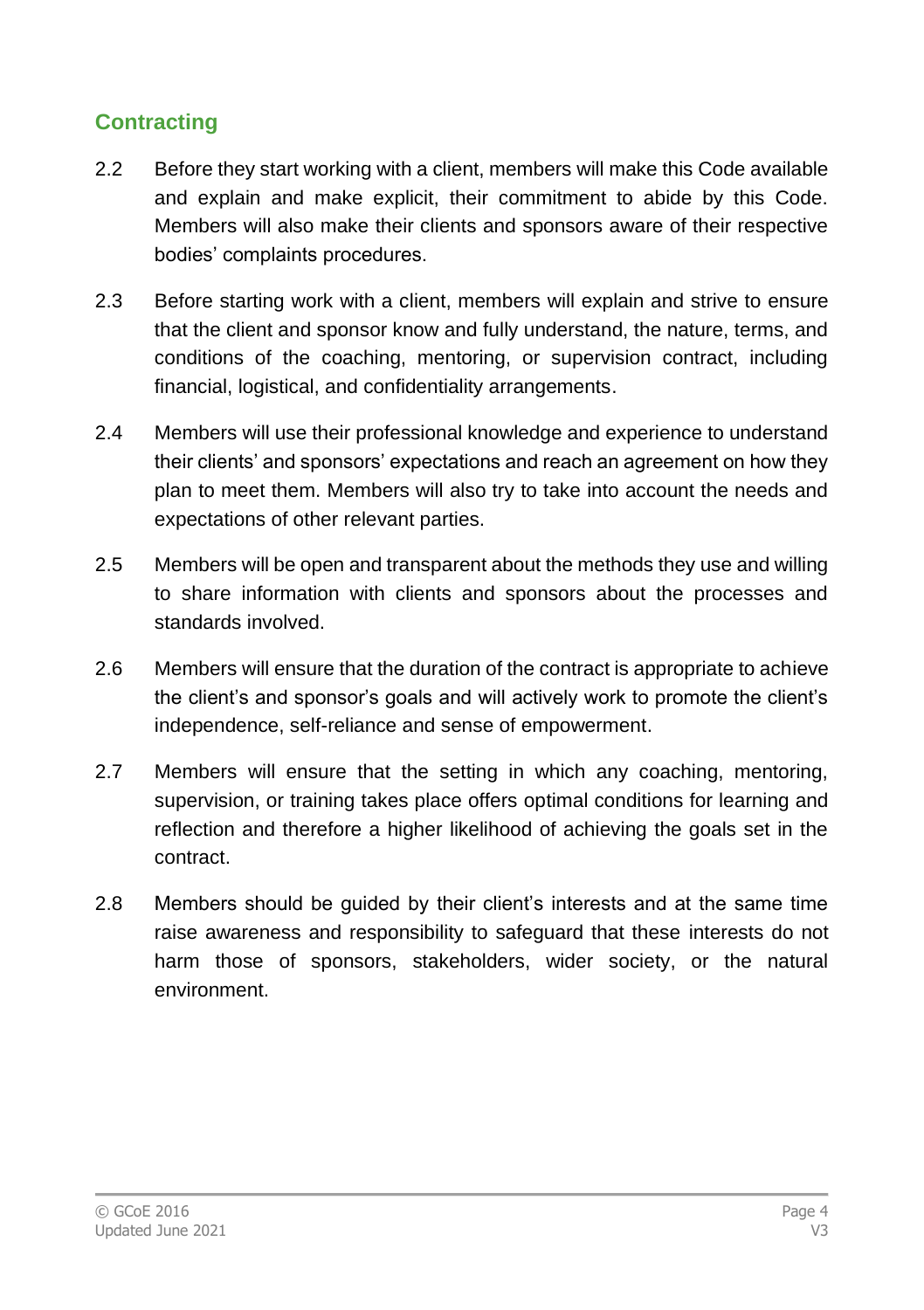#### **Integrity**

- 2.9 Members will be suitably qualified to work with their chosen client group and honestly represent their relevant experience, professional qualifications, memberships, and certifications/accreditations to clients, sponsors, stakeholders, and fellow practitioners.
- 2.10 In communication with any party, members will accurately represent the value they provide as a coach, mentor, or supervisor.
- 2.11 Members will ensure that no false or misleading claims are made, or implied, about their professional competence, qualifications, or accreditation in any published, promotional material, or otherwise. Members will attribute ownership of work, ideas, and materials of others to the originator and not claim it as their own.
- 2.12 Members will disclose any conflict of interest and act within applicable law and not in any way encourage, assist or collude with conduct that is dishonest, unlawful, unprofessional, unjust, or discriminatory.

#### **Confidentiality**

- 2.13 When working with clients, members will maintain the strictest level of confidentiality with all client and sponsor information unless the release of information is required by law.
- 2.14 Members will have a clear agreement with clients and sponsors about the conditions under which confidentiality will not be maintained (e.g., illegal activity, danger to self or others) and gain agreement to that limit of confidentiality where possible unless the release of information is required by law.
- 2.15 Members will keep, store and dispose of all data and records of their client work including digital files and communications, in a manner that ensures confidentiality, security, and privacy, and complies with all relevant laws and agreements that exist in their client's country regarding data protection and privacy.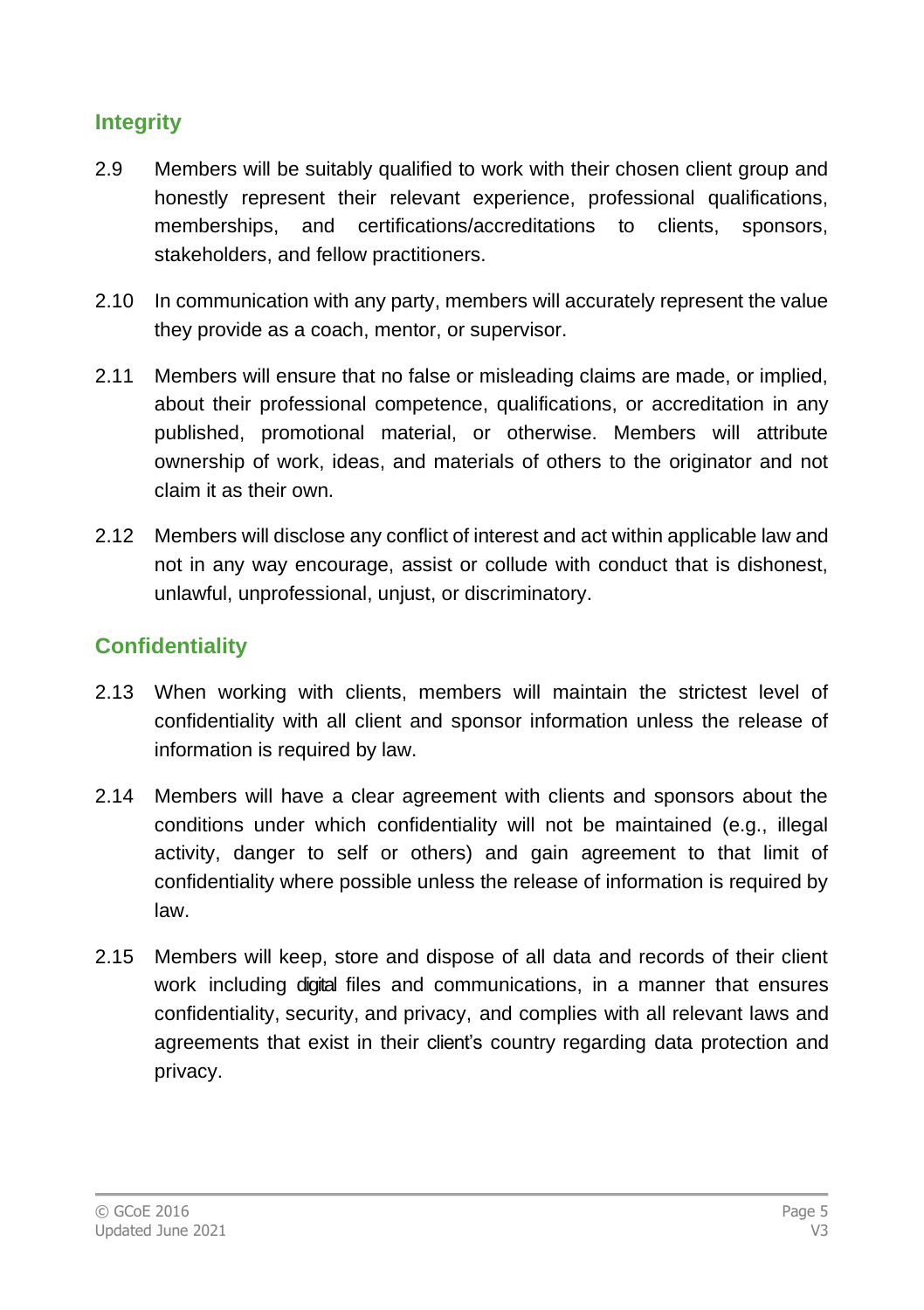- 2.16 Members will inform clients that they are receiving supervision and identify that the client may be referred to anonymously in this context. The client should be assured that the supervision relationship is itself confidential.
- 2.17 If the client is a child or a vulnerable adult, members will make arrangements with the client's sponsors or guardian to ensure an appropriate level of confidentiality in the best interests of the client, whilst also complying with all relevant legislation and safeguarding practices.

#### **Inappropriate interactions**

- 2.18 Members are responsible for setting and maintaining clear, appropriate, and culturally sensitive boundaries that govern all physical and virtual interactions with clients or sponsors.
- 2.19 Members will strictly avoid pursuing and refrain from engaging in any romantic or sexual relationships with current clients or sponsors.

#### **Conflict of interest**

- 2.20 Members will not exploit a client or seek to gain any inappropriate financial or non-financial advantage from the relationship nor use the client's personal, professional or other data, without their consent.
- 2.21 To avoid any conflict of interest, members will clearly distinguish a professional relationship with a client from other forms of relationships.
- 2.22 Members will be aware of the potential for conflicts of interest of either a commercial or personal nature arising through the working relationship and address them quickly and effectively in order to ensure that there is no detriment to the client or sponsor.
- 2.23 Members will consider the impact of any client relationships on other client relationships and discuss any potential conflict of interest with those who might be affected.
- 2.24 Members will disclose any conflict of interest openly and transparently with the client and if a conflict arises that cannot be managed effectively agree to withdraw from the relationship.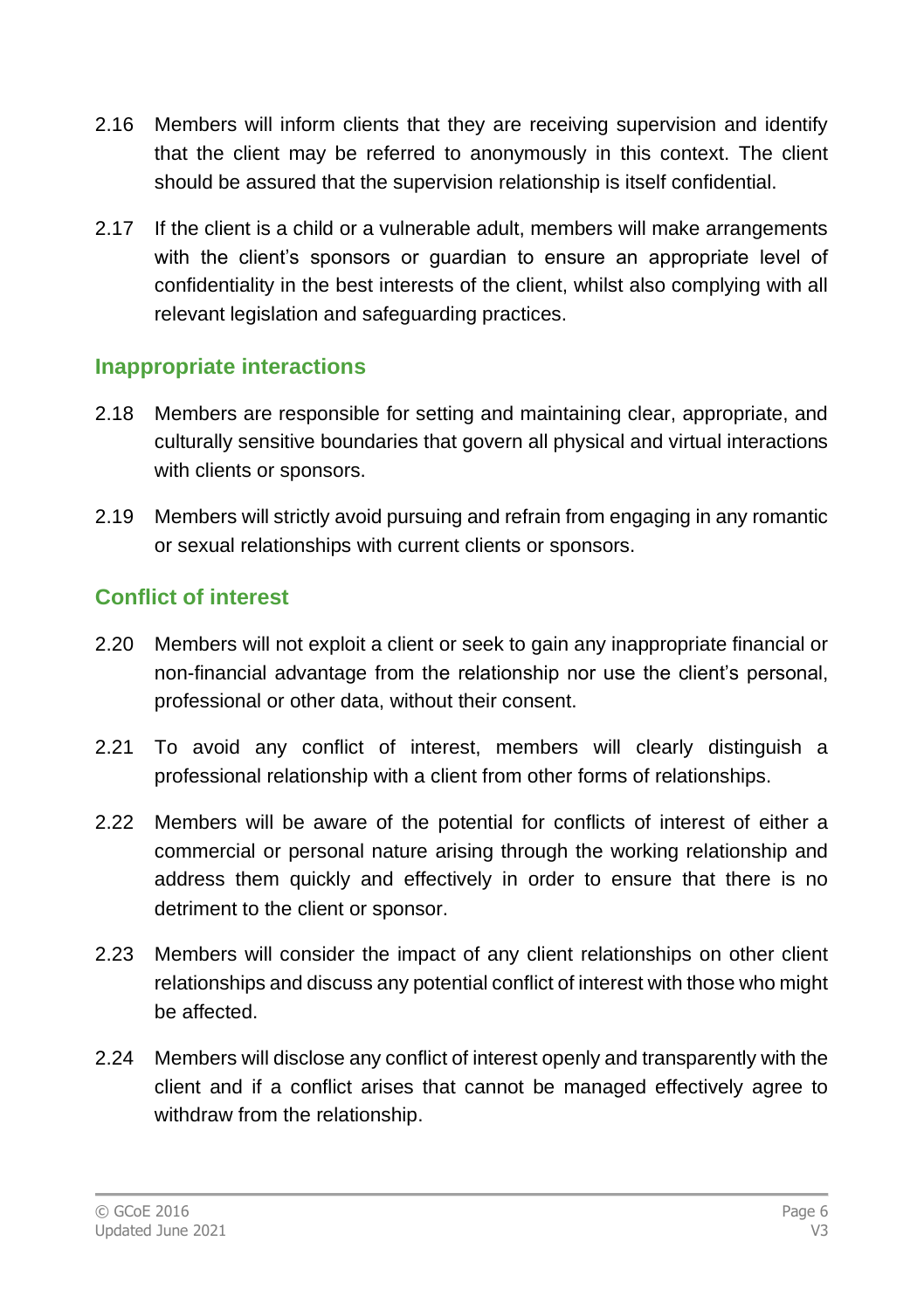#### **Ending professional relationships and on-going responsibilities**

- 2.25 Members will respect the client's right to end the engagement at any point in the process, subject to the provisions of the coaching, mentoring, or supervision service agreement.
- 2.26 Members will encourage the client or sponsor to terminate the coaching, mentoring, or supervision engagement if it is believed that the client would be better served by a different form of professional help.
- 2.27 Members will prepare clients for the ending of the service including having a service continuity plan if the member is unexpectedly unable to complete.
- 2.28 Members are required to have a provision for the transfer of current clients and their records in the event of the termination of practice.
- 2.29 Members understand that their professional responsibilities continue beyond the end of the professional relationship. These include:
	- Maintenance of confidentiality of all information in relation to clients and sponsors with careful and ethical management of confidential, personal, or other data.
	- Avoidance of any exploitation of the former relationship which could damage the professionalism or integrity of the member or the professional community.
	- Provision of any follow-up evaluation or action that has been agreed to.

## **3. Professional Conduct**

#### **Maintaining the reputation of the profession**

- 3.1 Members will behave in a way that at all times reflects positively upon and enhances the reputation of a professional service, ensuring that the use of technology is aligned with professional standards.
- 3.2 Members will demonstrate respect for the variety of practices used by members and other individuals in the profession and all the different ethically informed approaches to coaching, mentoring, and supervision, including the use of data technologies and AI.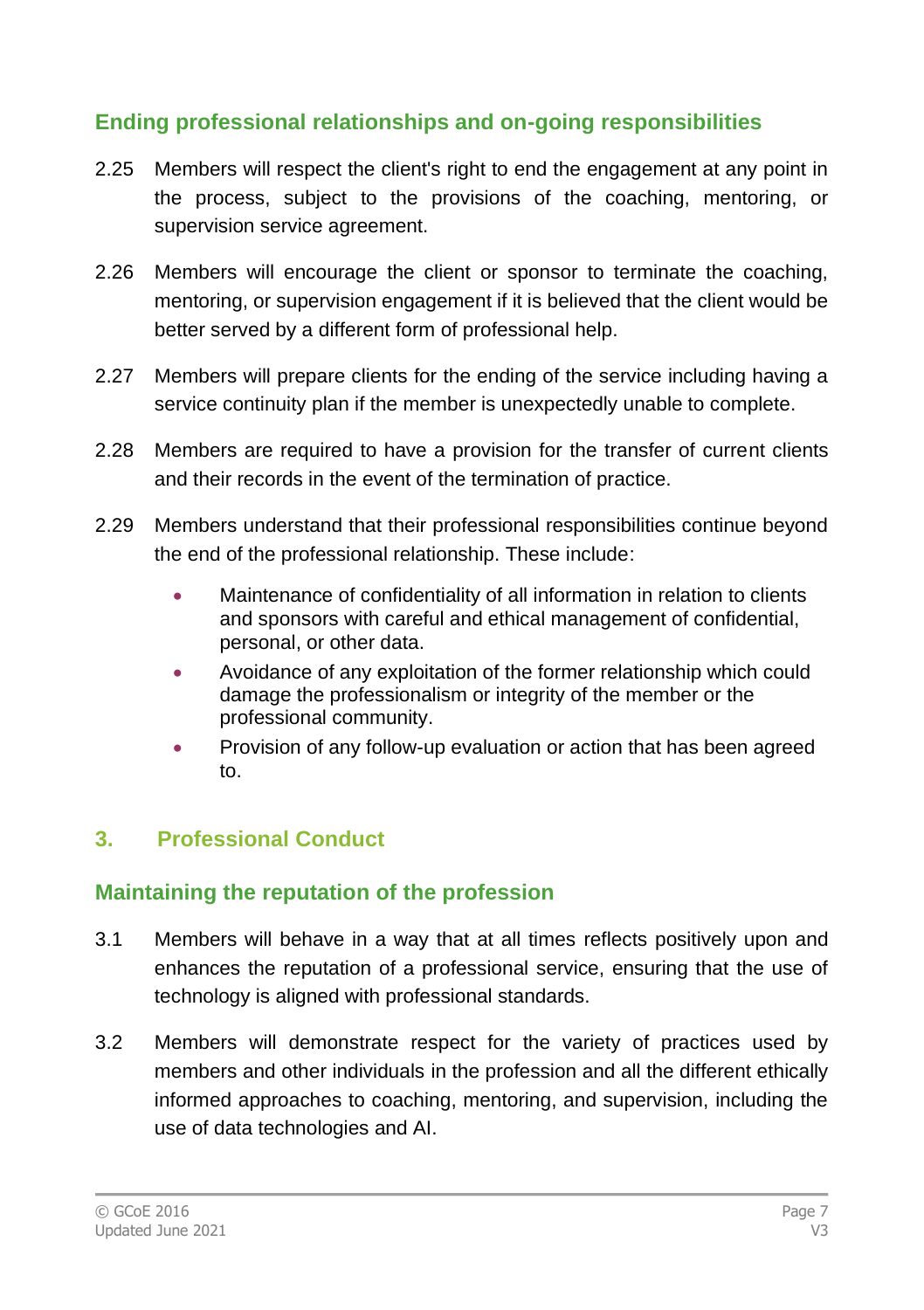## **Acting Responsibly**

- 3.3 Members will abide by their respective bodies' statements and policies on inclusion, diversity, social responsibility and climate change.
- 3.4 Members will avoid knowingly discriminating on any grounds and will seek to enhance their own awareness of possible areas for discrimination and bias, including in the use of technology or inaccurate or fake data.
- 3.5 Members will be aware of the potential for unconscious bias and systemic injustice and seek to ensure that they take a respectful and inclusive approach, which embraces and explores individual differences.
- 3.6 Members will challenge constructively and offer support to any colleagues, employees, service providers and clients who are perceived to be discriminatory or unwilling to take responsibility for their behaviour and actions.
- 3.7 Members will monitor their spoken, written, and non-verbal communication for implicit bias or discrimination.
- 3.8 Members will engage in professional development activities that contribute to increased self-awareness in relation to inclusion, diversity, technology, latest developments in changing social and environmental needs.

#### **Breaches of professional conduct**

- 3.9 Members accept that any breach of the code that is upheld in a complaints procedure may result in sanctions, including loss of accredited status and/or body membership.
- 3.10 A member will challenge another member if they have reasonable cause to believe that the member is acting in an unethical manner and, failing resolution will report that person to the body.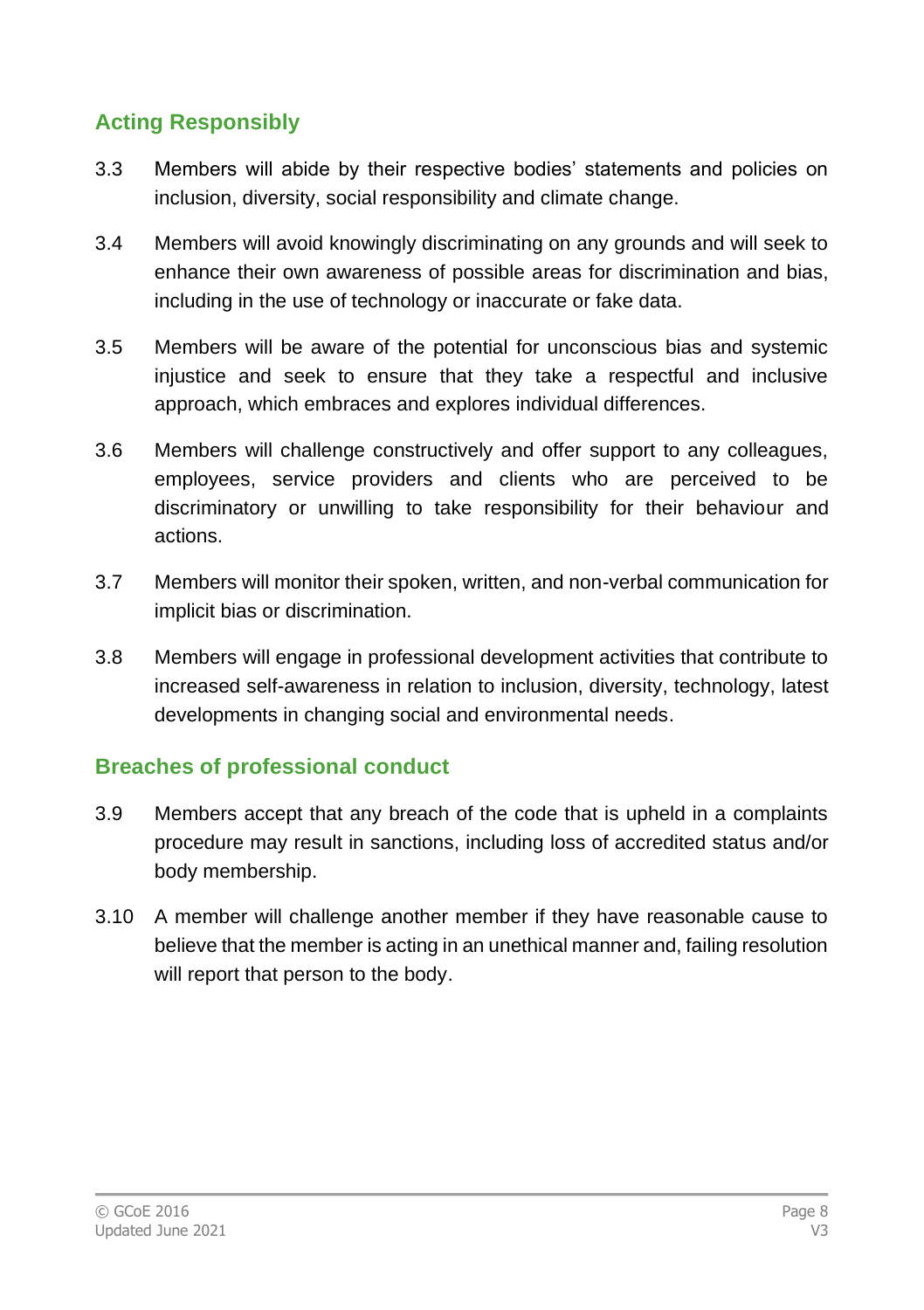#### **Legal and statutory obligations and duties**

- 3.11 Members are obliged to stay up to date and comply with:
	- All relevant statutory requirements in the countries in which their professional work takes place.
	- Safeguarding legislation when working with children or vulnerable adults.
	- The relevant organisational policies and procedures of the work context.
- 3.12 Members will have the appropriate professional indemnity insurance to cover their coaching, mentoring and supervising work for the countries in which they operate and where such indemnity insurance is available.

#### **4. Excellent Practice**

#### **Ability to perform**

- 4.1 Members will operate within the limit of their professional competence. Members should refer the client to a more experienced or suitably qualified practicing member where appropriate.
- 4.2 Members will be fit and healthy enough to practice. If they are not, or are unsure if they are able to practice safely for health reasons, they will seek professional guidance or support.

#### **On-going supervision**

- 4.3 Members will engage in supervision with a suitably qualified/experienced supervisor and peer supervision with a level of frequency that is appropriate to their coaching, mentoring or supervision practice, the requirements of their professional body and level of accreditation, and have evidence of engagement in reflective practice.
- 4.4 Members need to ensure that any other existing relationship within the supervision, professional or personal, does not interfere with the quality of the supervision provided.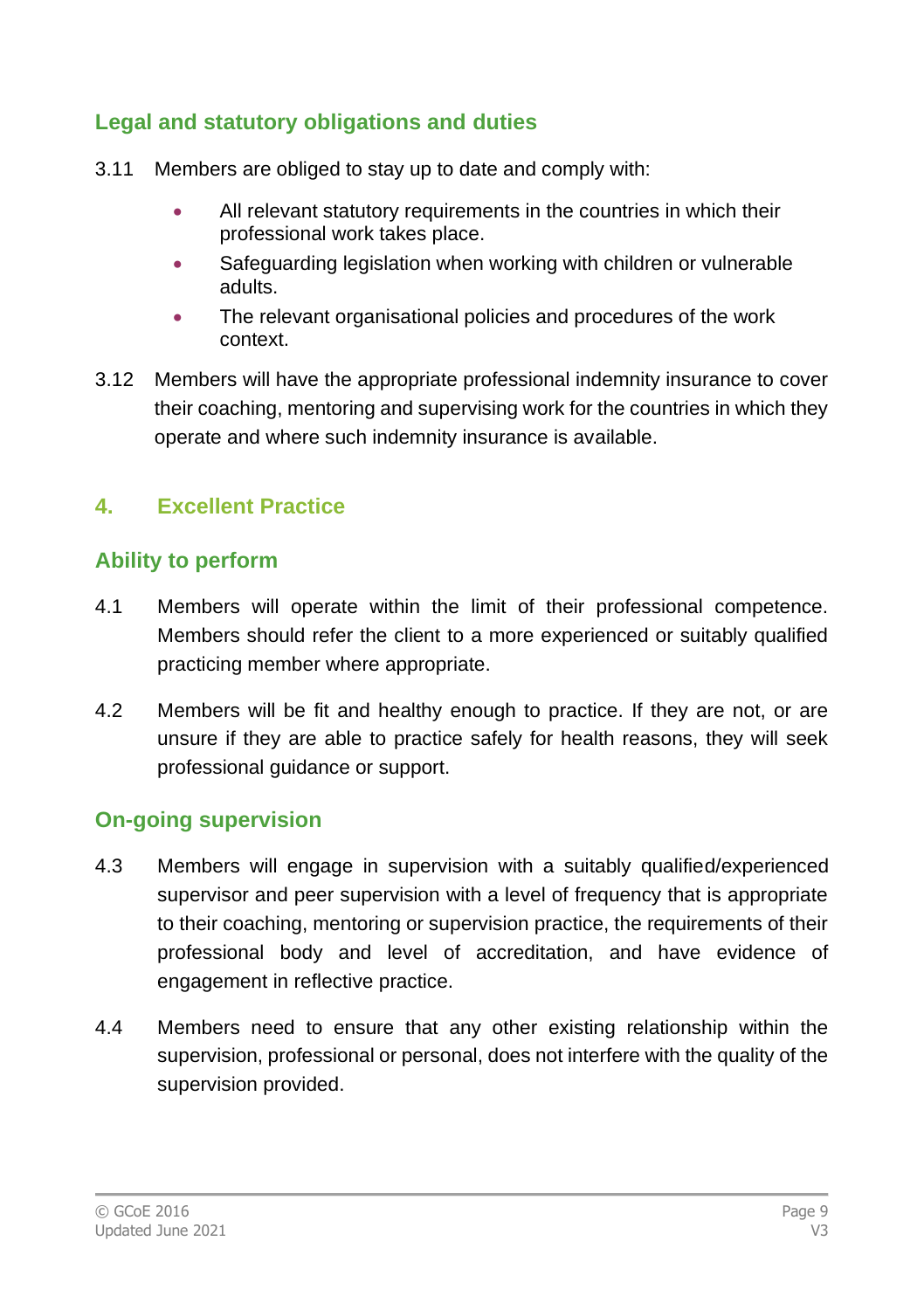4.5 Members will discuss any ethical dilemmas and potential, or actual, breaches of this Code including any arising from the use of AI and technology in general, with their supervisor or peer supervision group for support and guidance..

#### **Continuing professional development**

- 4.6 Members will develop their level of coaching and/or mentoring competence and supervision capability by participating in relevant training and futurefocused, continuing professional development (CPD) activities.
- 4.7 Members are expected to make a contribution to the professional community that is appropriate to their level of expertise. Forms this may take include informal peer support to fellow practicing members, contributing to advancing the profession, research, writing, etc.
- 4.8 Members will systematically reflect on and evaluate the quality and relevance of their work and role through feedback from clients, sponsors and stakeholders, and other CPD activities, to improve their practice.

# **5. Signatories to the Global Code of Ethics - for Coaches, Mentors, and Supervisors**

The Global Code of Ethics is an overarching ethical framework for the signatories and does not cover complaints procedures or every potential ethical issue.

Instead, it devolves responsibility for overall governance to each signatory to develop and apply specific policies and procedures that reflect the range of ethical nuances relating to diversity of practice and local or specific contexts.

Any such additions will not contradict the essence of the Code, nor carry an obligation for other co-signatories to adopt. These additions may be shared by signatories as part of on-going collaborative exchanges between professional bodies.

Signatories to the Global Code of Ethics will not become involved in any complaint that relates to another signatory organisation. Any such complaint should be taken directly to that organisation.